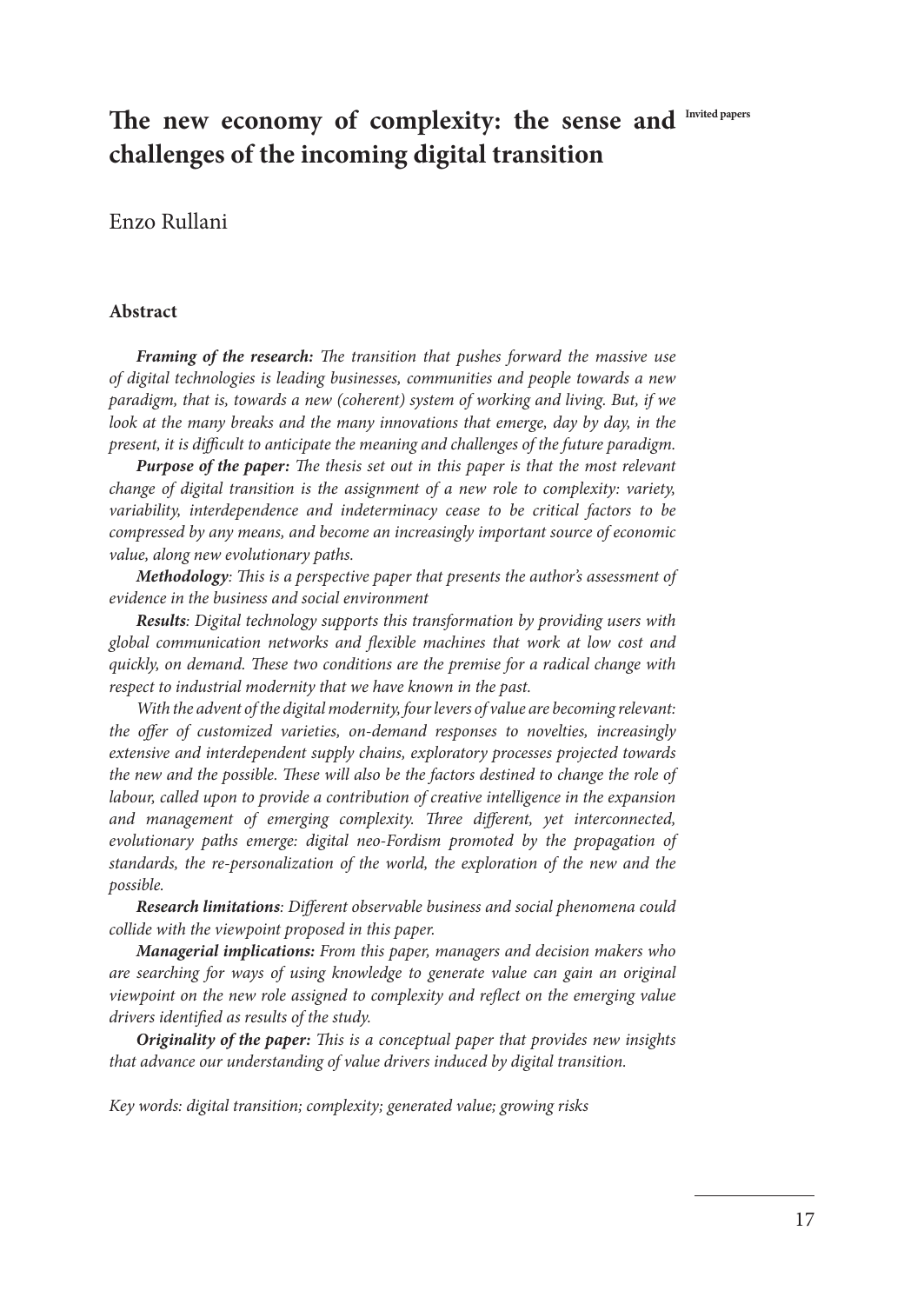### sinergie italian journal of managemen Vol. 40, Issue 1, 2022

### **1. The backbone of early modernity: the downward compromise between science and complexity**

The ongoing digital transition is changing the experience of all of us and, in particular, that of companies in search of new ways of using knowledge to generate value. In the current business landscape, there are many emerging changes that are often gathered in a rather confused way: on the one hand, digital networks, which provide communication and interaction skills on a global scale, introduce new protagonists, who, in the past, were hardly reachable or even unreachable due to distance. On the other hand, the material processes of manufacturing goods and producing services move away from the typical standards of mass production thanks to the use of automatisms and learning algorithms that allow firms to manage a range of coded variants at a low cost.

In both cases, the resulting effect consists in a *net increase in complexity,* i.e., in the variety, variability (over time), interdependence and indeterminacy that characterize products, processes, relationships and meanings in new business models. Nevertheless, this growth in complexity does not receive the right amount of attention in the literature and public opinion. In truth, the supply's greater capacity to adapt to demand and its variants today is becoming a formidable *source of value* because it allows demand to develop expectations and meanings that are not bound to consolidated standards, thus proposing new solutions that are suitable for different contexts and situations (De Toni and Rullani, 2018).

As a result, digital transition is travelling along a radically new trajectory, compared to the forms of production that have been expressed by modernity over the two centuries that have elapsed since the industrial revolution of the late eighteenth century. Since then in fact, modern society has begun to systematically use *science as a productive force* and materialize it in machines. This entails two fundamental advantages: the advantage of being able to *exploit natural energy* (coal or oil) instead of the physical energy of man or animals; and, above all, the advantage of being able to *create value* by leveraging *the zero cost of the reproduction of knowledge* once it is codified in the form of technology and incorporated into a machine or a replicable procedure.

Under these conditions, in fact, any re-use of abstract knowledge deriving from science and technology generates an additional value, that may be more or less relevant, at no (cognitive) cost. By *multiplying the uses* that replicate this kind of knowledge, it becomes possible to obtain an economic surplus (in value), that is proportionate to the achieved propagation of its uses.

 Throughout the course of *early modernity,* from the industrial revolution to the present day, the process of replicating products and processes in the abstract form required by science and the technology has progressed at great speed. However, it has come into conflict with the high complexity of the natural environment and social ecosystems (people, communities, states) that are produced by the evolution of the real world (Rullani and Rullani, 2018).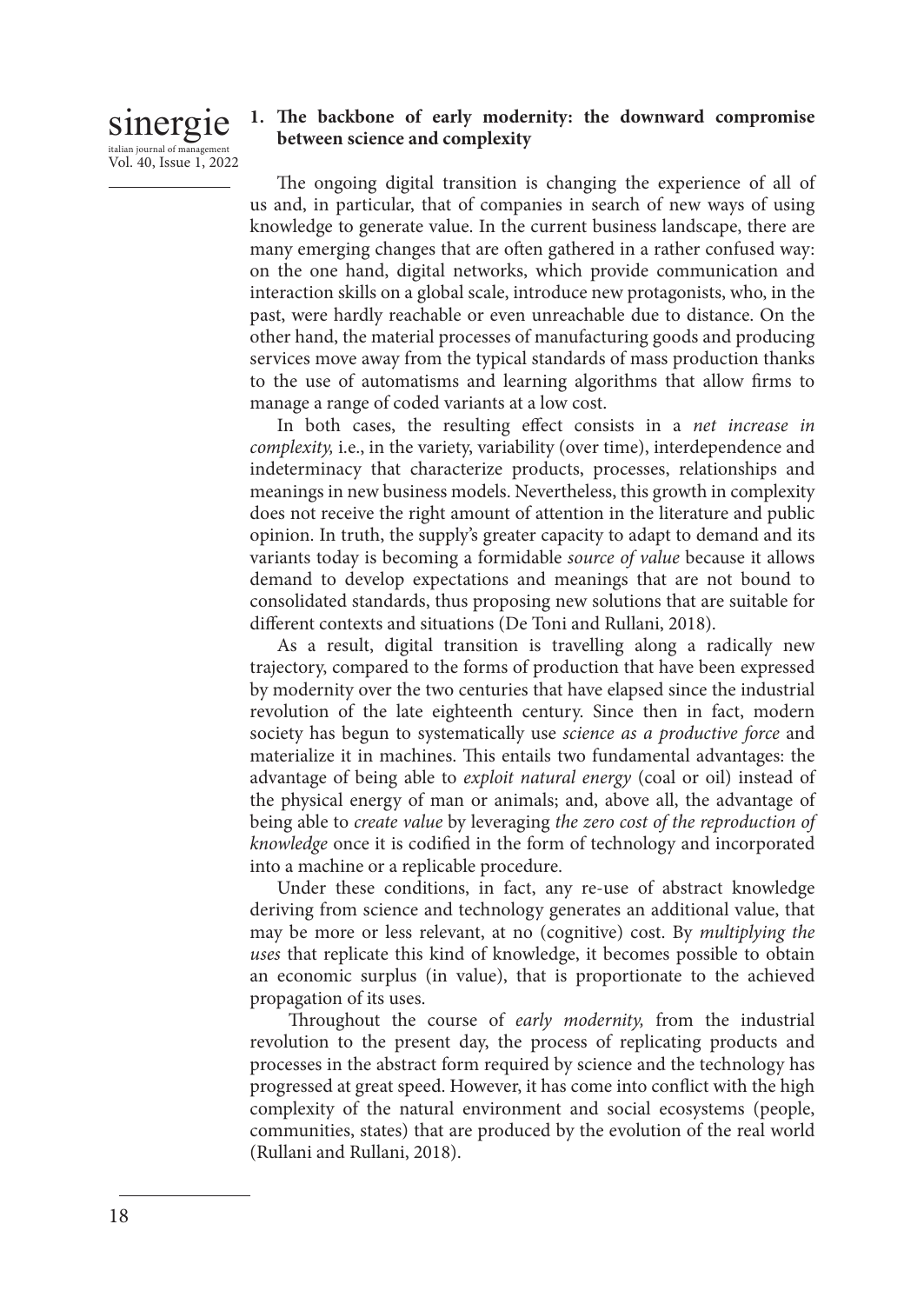To obtain the advantages of the zero-cost replication of reproducible **Enzo Rullani** The new economy of knowledge applied to the different problems and contexts of the economy, complexity: the sense and  $\frac{1}{\text{challenges of the incoming}}$ modernity has had to *drastically reduce the complexity* that is admitted in digital transitionthe social environment and in production processes, by standardizing and programming products and operations in function of the (rigid) machines to be used. In every sector and in every enterprise, the *variety* of previous artisanal or agricoltural products and processes has been reduced to the standard and codified for the efficient use of the chosen machines and technologies. The *variability* of products and processes has been fixed in programs over time in order to be maintained as constant as possible. The *interdependence* of each firm with other activities or actors has been reduced to a minimum, thus creating strictly delimited and controlled supply chains. Similarly, the *uncertainty* linked to unpredictable events has been traced back to adaptation or innovation flows that were planned in advance.

#### **2. Understanding the transition: the de-construction of old assets and the contemporary re-construction of new ones**

In the history of industrialization, it is possible to recognize different stages *ex post facto*, each of which is characterized by the - partly spontaneous and partly consciously designed - construction of a *coherent system* of rules, behaviors, meanings, and targeted resources. In other words, it does not consist in a disordered set of elements, but rather in a *paradigm* with a coherent logic in order to connect different elements within an efficient and sustainable order (Rullani 2019).

When a paradigm that has been inherited from the past loses its internal coherence, and therefore its efficiency in value generation due to disruptive innovations that have taken place over the years, a period of *transition* begins. During such transition, new solutions are experimented: it is up to the *intelligence of the subjects* at stake and their ability to share a feasible future project to better manage the state of disorder that is typical of transition in order to give shape to a new, and different, system of coherences. By doing so, they pass from one paradigm to another.

Transition processes are therefore characterized not only by the many changes they bring about, but also by the shared search for a *new systemic order* that is aligned with the incoming technological potential and capable of making the planned future efficient and sustainable together. This is necessary in overcoming contingent conflicts of interest among the various parties.

Companies are also part of this existence on the brink of transition, which requires not only its systemic contribution (of efficiency, organization, routine) but also its vital, creative intelligence (Vicari 1991). In fact, subjectivities play a fundamental role in every transition because it is up to them to consciously introduce designed innovations in the consolidated systemic framework. Transition, in fact, must not only deconstruct the existing order, but also propose a vision of the future and coherence that allows the *creation of a new order*.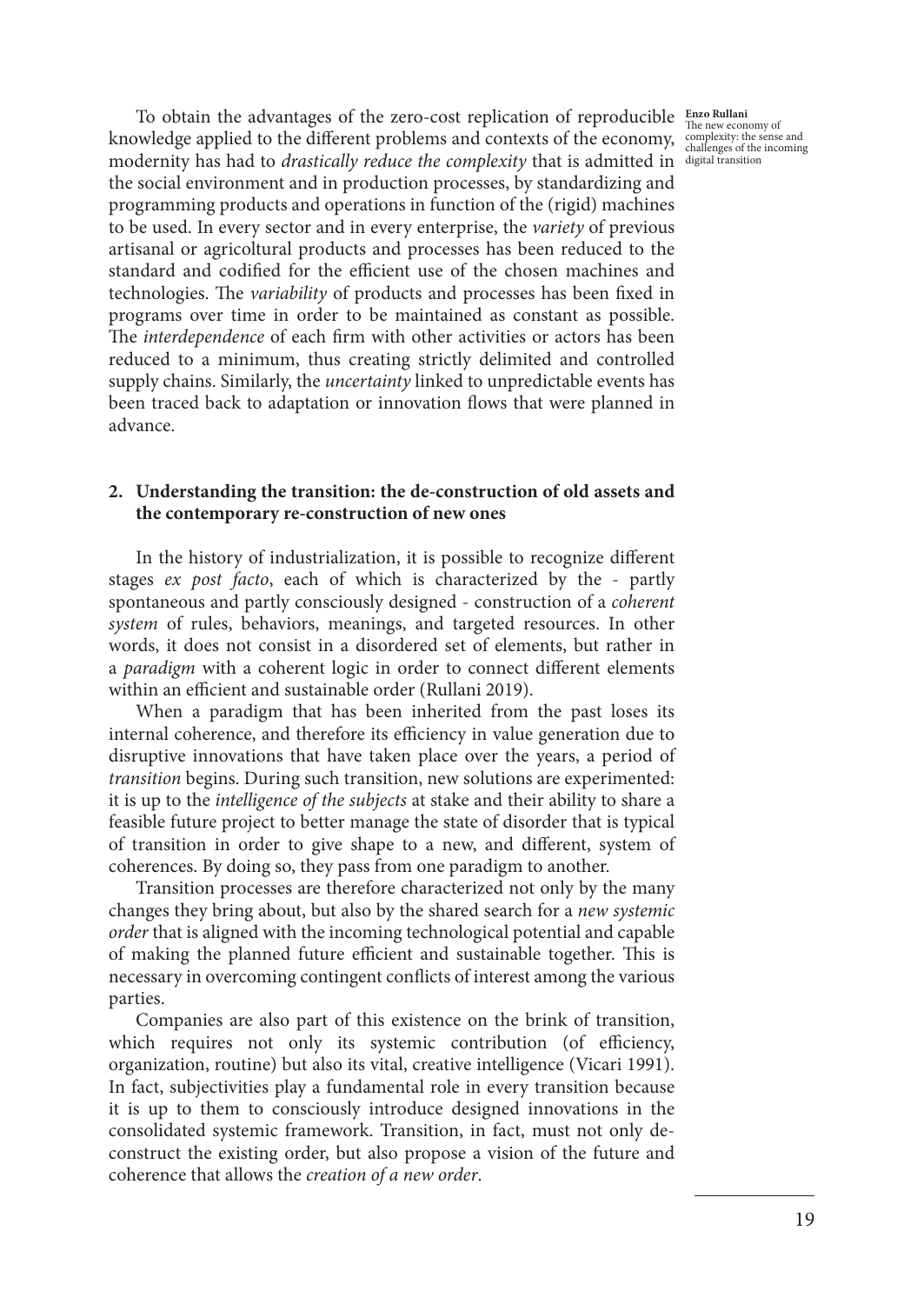### sinergie italian journal of manag Vol. 40, Issue 1, 2022

This is the logic of systemic evolution that I tried to outline with Salvo Vicari at a delicate moment during the transition from Fordism to another paradigm, at the end of the last century (Rullani and Vicari 1999). In this sense, the system should not be seen as a construction that is fitted to the stability of the existing order, and therefore necessarily hostile to its transformation, in order to re-invent its own self-reference and historical identity. In truth, the direction of change is not towards pure contingent disorder, but rather that of a meaningful transition from one systemic order to another. In other words, transition is a worksite where innovations take shape by triggering divergent processes: the de-construction of old assets, on the one hand, and re-construction of new ones, on the other.

A suitable reference to transition and the role of subjects in it, which is crucial in the current digital revolution of the world and business, is not obvious at all. In fact, during the twentieth century, the logic of *systemic stability,* which was adverse to any important transition, was strongly represented in the *classical systems theory,* which was also widespread in managerial literature. In fact, this theory represented the internal logic of the large managerial enterprise, which had become the reference paradigm of economic and social thought in the 1900-1970 period (Galbraith 1967) in a rather profound way. This representation of things was based on the hypothesis that industrial modernity had found a stable self-referred center of gravity, presided over by large systems (big corporations and nation states), in the order expressed by *Fordism*. Consequently, little space was given to the possibilities of evolution, that is, to innovations that could lead beyond the simple adaptation of the *status quo ante*. The admitted dynamics were mostly adaptive, rather than really evolutionary, and referring to the slow consolidation of ecologies that was produced by caseby-case adaptations (Kauffmann 1993, Nelson and Winter 1982, Saviotti and Metcalfe 1991).

In truth, as we wrote in the Introduction to *Sistemi ed evoluzione nel management* "When the Fordist organization loosens, we realize that the spaces for freedom and experimentation are much greater. They do not depend as much on the conditions' '(structural) objective', but on the ability to induce, innovate, and take risks. Entrepreneurship and business strategies are rediscovered as constitutive variables that are able to set social interaction in motion, thus overturning the structuralist assumption: structures are no longer an *a priori,* but rather the result of a process" (Rullani and Vicari, 1999, our translation).

In this process, technological innovations or emerging changes in the natural and social environment are not enough to activate the transition and lead it to a positive outcome (with the creation of a new system of coherences). Disruptive technologies can deconstruct the previous order by bringing the old system to the "edge of chaos", that is, a condition of instability that sets the search for possible innovation in motion. However, this spontaneous process admits the possibility of falling into a condition of dissipative inertia that is devoid of coherence and a highly conflictual situation (Rullani, 2020a). In order to escape it and re-construct a coherent order in the form of a new system of rules and behaviors, it is necessary to field the *creative intelligence* of the subjects who act in companies and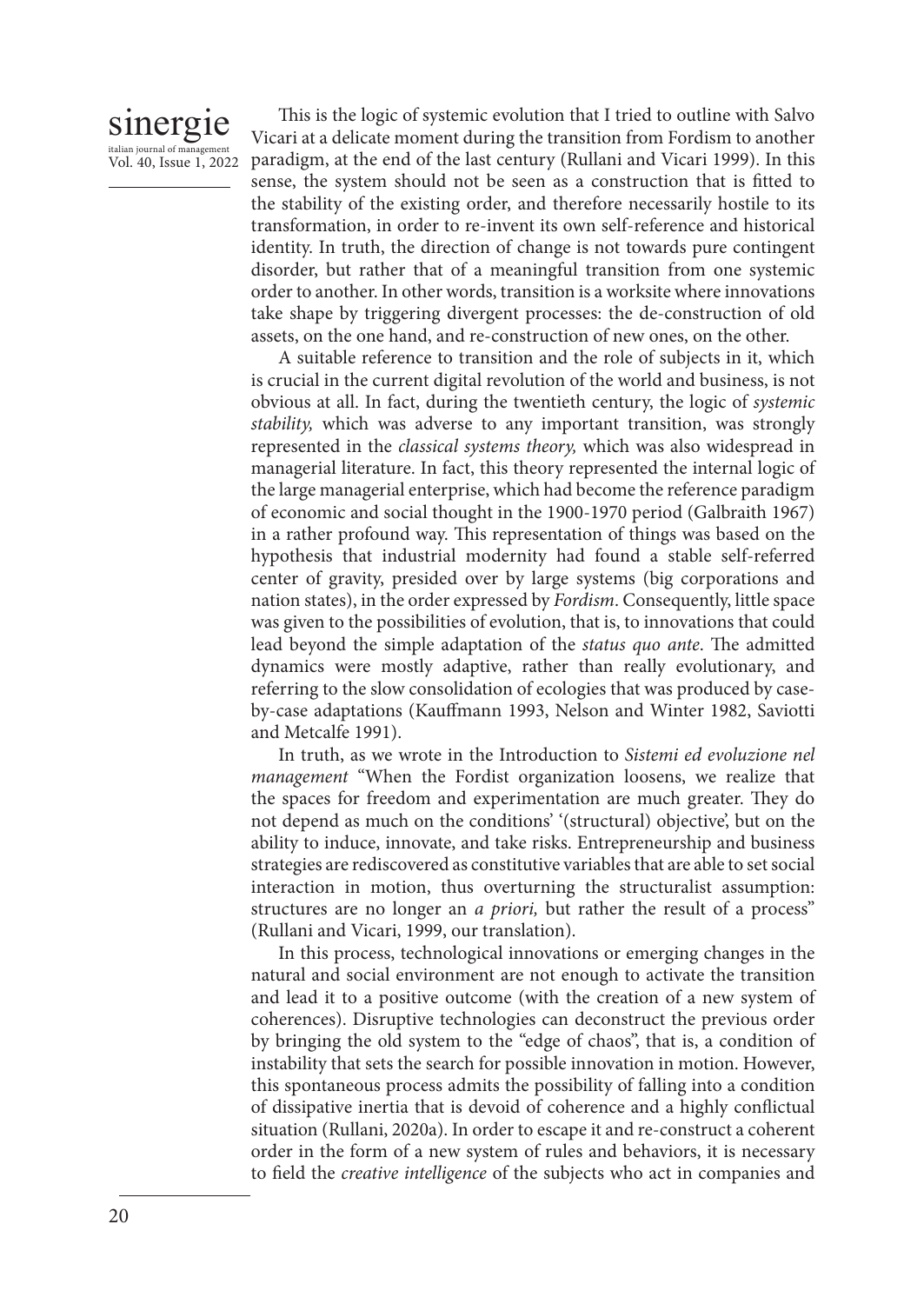social life. Subjective intelligence, with its capacity of planning the possible **Enzo Rullani** The new economy of future and sharing the changes to be made, is necessary to overcome the complexity: the sense and challenges of the incoming obstacles that are encountered along the path from time to time. Above all, digital transitionit is necessary to manage emerging conflicts by transforming them into reasonable and shared syntheses that are oriented towards the construction of novelty.

However, systemic inertia counts even in the transformations that are oriented by subjects with a project. Indeed, it is not possible to initiate a transition to novelty without taking defensive behaviors, emerging obstacles and additional costs into account. But it is also true that when the existing system shows its failures, the sacrifices and constraints that are imposed by the previous order also become evident.

This is what happened to the industrial system that emerged from early modernity with its *forced compression of complexity.* Indeed, it was not easy to standardize life forms and consumption in line with the needs of mass replicative production, thus finding an acceptable compromise between the abstract nature of basic knowledge (science and technology) and the differentiated nature of uses and applied knowledge.

On these grounds, various methods have been experimented to achieve an efficient systemic coherence *between science and complexity*, thus giving rise to a succession of very different paradigms. Early modernity (analogue, pre-digital), which marks history from the industrial revolution of the late 1700s to the year 2000, has in fact resulted in a range of systems characterized by very different levels of complexity and required *different mediators* in the relationship between science and the application environment.

#### **3. The mediators of analogical modernity**

Three reproducible mediators took shape course of early modernity (see Rullani, 2010; 2020b; 2021):

- a) the *machine*, which incorporated the abstract knowledge of technology that derived from science and was applied by the inventor-entrepreneurs of mercantile capitalism, representing the paradigm that emerged from the industrial revolution during the 19th century;
- b) the *organization*, which structured reproducible processes and production procedures within the Fordist paradigm that was hegemonic during the 1900-1970 period;
- c) the *territory*, which organized reproducibility by mobilizing widespread intelligence within *local proximity* circuits in the years 1970-2000.

Initially, the basic mediator was represented by the rigid machine (agricultural or industrial) that was developed in the course of the first industrial revolution, and was propagated in different sectors and places during the century of mercantile capitalism (the 19th century) by multiplying its re-uses.

The modern machine was designed and built using the finest technological knowledge, thus giving shape to a reproducible tool with zero cognitive costs that incorporated useful knowledge. In this manner, it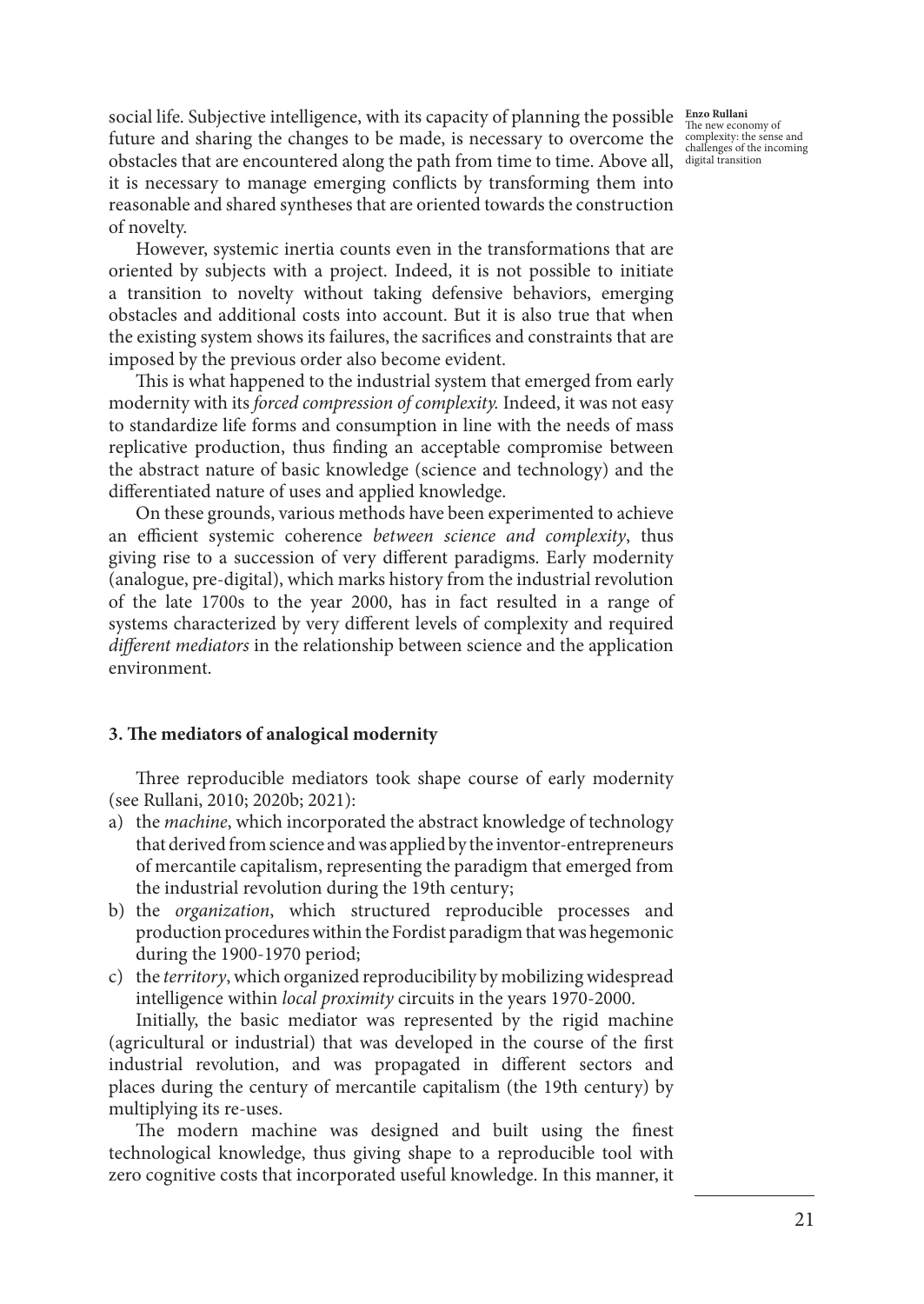

became possible to activate the *multiplier of value*, which was obtained by increasing the number of machines produced and the number of products that each of them was able to process. The factory, that is the environment in which the machine is inserted, had to be an orderly, low-complexity place, where there were no unplanned events or links. The users of the supply chain and the final consumers had to adapt to the standard product thus obtained. They were not obligated, but almost always chose to do so in order to take advantage of the most convenient prices of the standard products that were offered by the industry as opposed to the cost of nonstandard products that were obtainable from pre-industrial artisans or traditional farmers.

Nevertheless, the mechanized production of mercantile capitalism in the 1800s suffered from a basic drawback: the *rigidity of the machines*  that were employed. Rigidity prevented firms from adapting to demand or changing market situations. As a result, it significantly limited the propagation of the knowledge that was incorporated into the machine and made it necessary to concentrate mechanization only in certain operations. Consequently, most of the operations that were required by the supply chain were positioned upstream or downstream of the processing phase entrusted to modern technology.

This limit was partially removed, in the early 1900s, with the advent of Fordism, the paradigm which fielded a *new mediator* between science and complexity, i.e., the *organization* managed by large companies. This consists in a capacity for programming and commanding an *ex ante*  fixed line of chain processes, and therefore a line of machines that could sequence many specialized operations until a finished product, such as a car or a suit, is obtained. It was a disruptive change that drastically reduced the cost of finished products but it required a strong capacity of control on business operations and the external market (suppliers, intermediaries and final consumers). This condition favored the development of large and very large companies, focused on economies of scale (from replication) that could be obtained both by means of a well organized use of machines and the direct management of administrative and service operations.

In this case, the rigidity of the technological apparatus was planned by *the power of command* over the production organization, which reduced variety (to standards), variability (to programs), and interdependence (to control).Moreover, with its own power of influence, it attempted to better manage the emerging complexity in the external environment that was not directly controlled.

However, the priority that was assigned to the compression of the admitted complexity severely limited the application field of the Fordist synthesis between science and complexity. In fact, the proper functioning of this system came to depend on the creation of a strong control system in order to stabilize the environmental variance and regulate the behavior of the various actors involved.

In the 1970s however, it became clear that this compromise between science and complexity was creating giants with feet of clay. In fact, the efficiency of the system was greatly reduced, due to the rigidity of the programs in place, every time the behaviors of the uncontrolled subjects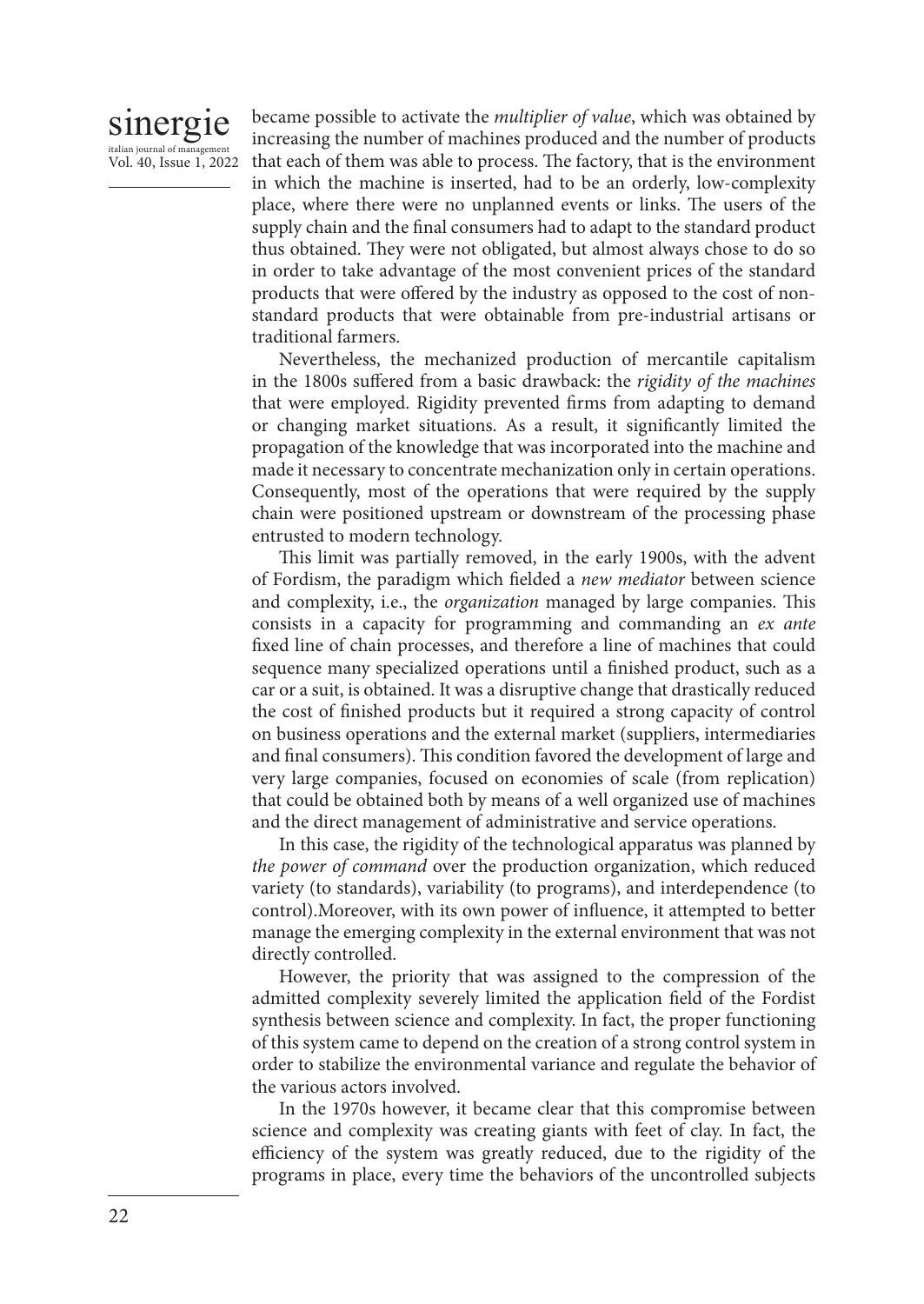ended up creating important systemic instabilities. Suffice it to remember **Enzo Rullani** The new economy of the explosion of conflict in work relationships, the exponential increase in complexity: the sense and challenges of the incoming the cost of oil, the wild devaluation of the dollar, the invasion of the Western digital transitionmarket by Japanese competitors outside the dominant oligopolistic circuit, etc.

Then a *third mediator* between science and complexity had to be deployed in response to the growing demand for flexibility. This pressure of facts promoted the growth of *territorial ecologies*, such as *Italian industrial districts* or *Japanese lean production chains*.

In these systems, flexible forms of production could be created, leveraging on he consolidated relationships of proximity ecologies. They exploited an alternative resource to top-down control that was typical of large Fordist companies: If customers and suppliers in the local supply chain know and trust each other, the programs can be varied without great costs by relying on the adaptability and re-invention capabilities of the many players in the local supply chain.

In this manner, it was possible to create productions that exploited the abstract knowledge that was incorporated in modern technologies and machines, and, at the same time, that admitted a certain degree of variance, interdependence and uncertainty. The complexity to be faced was "naturally" reduced by the *barrier of distance*, which encompasses the circuit of local relationships, thus separating it from the variants outside, in the rest of the world. Typically, in an *industrial district*, the knowledge of production processes circulated and was replicated internally. The proximity circuit was opened only downstream when products and services were exported to external customers.

In summary, the evolution of modernity, and that of corresponding business models, has established itself over time - in the pre-digital world - by managing the conflict between the abstract nature of science and the polyvalent nature of environmental complexity. For this purpose, different mediators and compromises were experimented in order to compress the complexity present in production and consumption processes. However, these solutions sacrificed a whole range of needs and possibilities to the logic of industrial standardization and significantly marginalized the intelligence of the men involved. This first took place in the sphere of production, with the deployment of workers and employees who were called to carry out only pre-programmed operations with an executive contribution. The same influence was exercised on the sphere of consumption and social life: indeed, the conditioning power of large organizations drastically reduced the active capacity of users in the fields of inventive solutions and shared sense-making.

### **4. Second modernity: during the digital transition, complexity becomes a source of value**

Since 2000, the three mediators that characterized the management of complexity during early modernity (rigid machines, programmed organization, proximity circuits) gradually lose ground. The incoming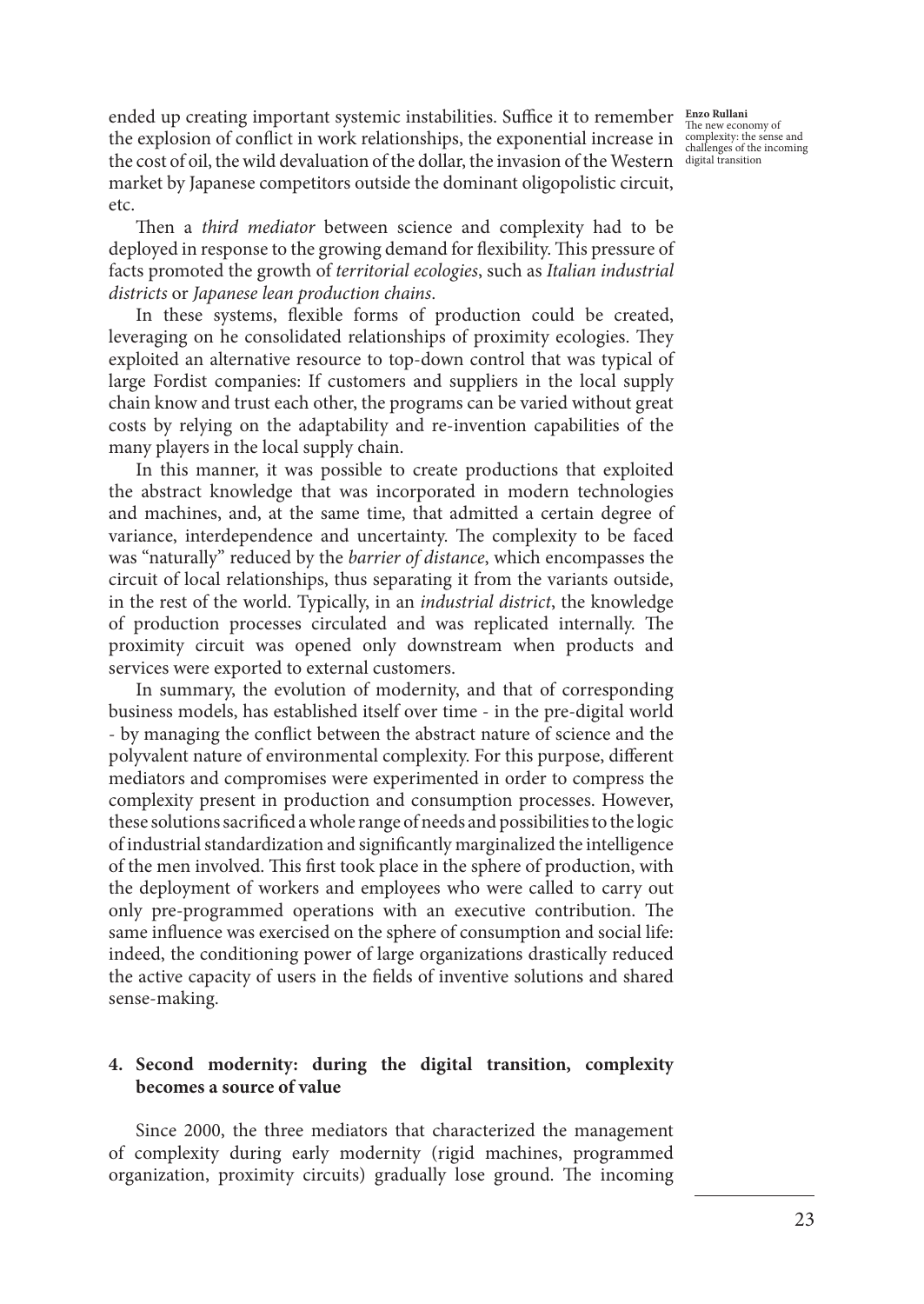

Vol. 40, Issue 1, 2022 and data that enabled producers to manage coded (or codifiable) variances digital transition brought forth new technological and production solutions based on the development of digital automatisms. Thanks to algorithms at a low cost, the handicap of rigidity is being overcome.

> In today's economy, there are three new elements that intervene in the management of the relationship between science and complexity:

- 1) No more rigid machines, but *flexible machines* (robots, self-regulated lines, multifunction devices) and *flexible services*, which allow one to pass from standardization to a certain level of variety and variability with limited costs and in real time. Production no longer needs to be planned well in advance, but can be carried out *on demand;*
- 2) No more commands from above, in closed vertical pyramids, but great use of *extended supply chains and network relationships*, in which individual nodes can interact to feed self-organization processes in response to codifiable problems relating to adaptation or expansion;
- 3) No more closed proximity circuits, but *platforms and media* that allow one to communicate and interact *remotely*, giving access - for a series of activities - to an *ubiquitous space* that surpasses the barrier of distance. Digital networks allow everyone to interact with the variety, variability, interdependence, and indeterminacy that are present in the global world.

Thanks to these three levers, the value generated by the application of abstract science is taking off, in a series of applications, towards ever greater multipliers. In fact, it involves the replication of owned cognitive bases in a series of contexts, uses, and functions that previously remained excluded from the industrial world due to their excessive complexity. The exponential growth of the value that is generated by certain digital innovations has enabled successful businesses and enterprises to emerge with a speed that has never been seen before. The strength of this trend rests on the expansion of the complexity that was previously left "free" (i.e., not used by the industrial system) and which today, in contrast, it is possible to try to make manageable by exploiting the value that users (people, communities, institutions) attribute to previously unacceptable variants, relationships and explorations of novelty.

The digital transition therefore relies on new mediators (*automatisms governed by data and learning algorithms*) that change the sense of modernity. In an increasingly extensive series of productive and social functions, one can now observe the increasingly clear transition from first to second modernity. Such change is clear and relevant: from one form of modernity, in which complexity is *antagonistic* to the use of science in production, value generation shifts to a form of complementarity, in which great possibilities open up to use the replication of abstract knowledge in a complex environment, once this is made digitally governable at low costs and in real time.

But it is not a one-size-fits-all process, as it often seems to those who think that the transition from old to new can be easy and visible. In truth, every day changes of different signs, which, at first glance, are difficult to trace back to a unitary trajectory, may be observed.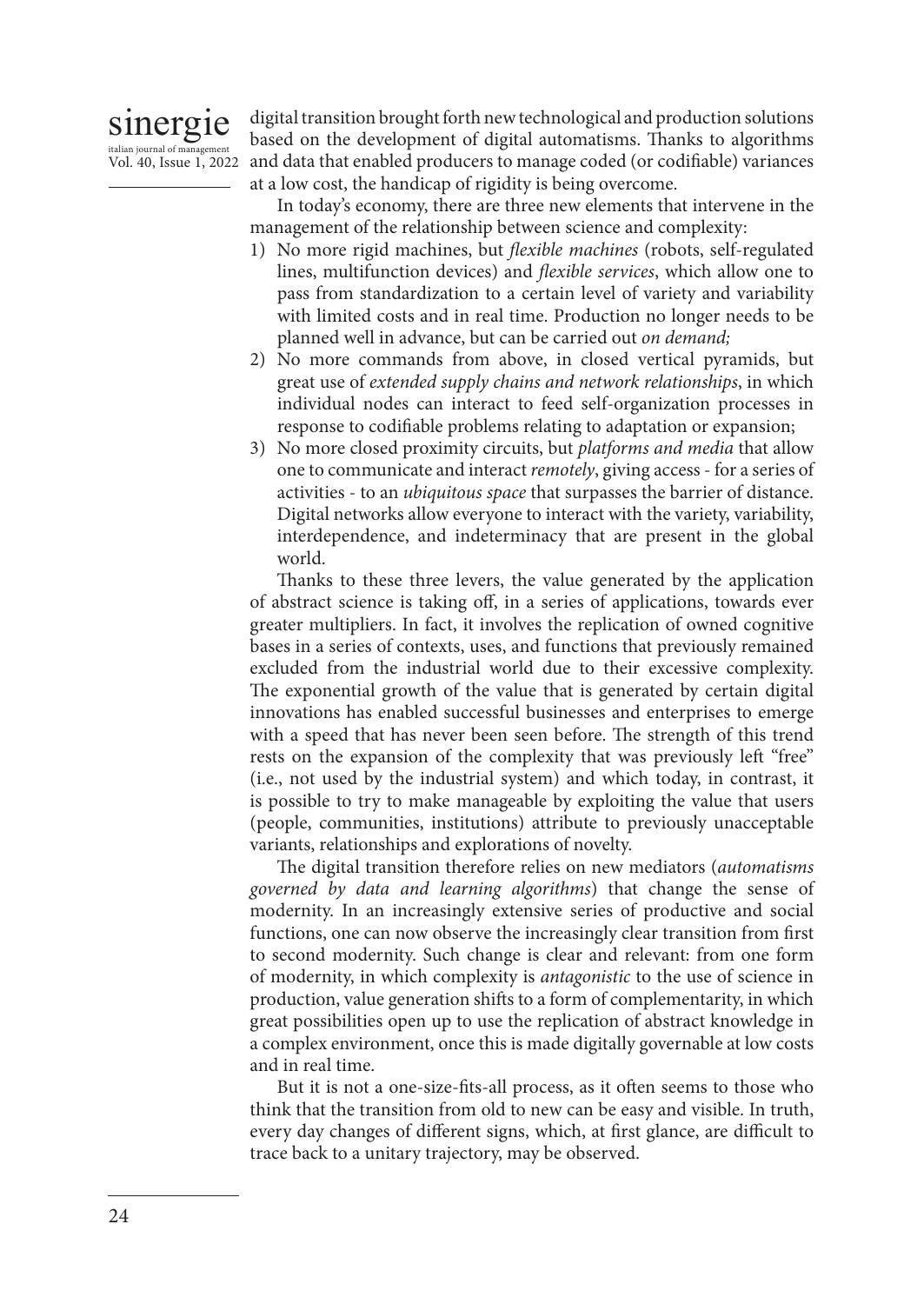Meanwhile, it is easy to notice the triumph of standards, to which all **Enzo Rullani** The new economy of users end up adhering sooner or later, in a series of services: it is now possible to use the algorithms of Google, Facebook, LinkedIn, Windows, digital transitionAmazon etc., regardless of previous skills and differences.

Alongside this trend - which promises the birth of a world aimed at impersonal and widespread standards - there are also opposing experiences in which producers and consumers re-personalize their activities, thus giving space to individual ideas and preferences, or promoting collective meanings shared by sense communities. For instance, it is possible to hunt for particular information and relationships on Google that previously would have been too expensive or time-consuming to search. It has become easy to choose niche products that would have never been found in stores close to home and have become accessible to meet the different needs of customers on Amazon. Whoever, today, is continuously invited to establish relationships with new people and professionals on Facebook and LinkedIn, following preferences that were difficult to specify and practice in the past because of the limitations of the pre-digital environment.

Therefore, a multipurpose transformation that is difficult to represent is to be faced. All of us are part of a trajectory that certainly takes us away from the previous environment, but we do not know which direction to take.

#### **5. Three drivers to create value by increasing complexity**

The fundamental breakthrough due to the current transition, as previously mentioned, lies in the new relationship that digital automatisms - supported by learning algorithms and data-rich environment - are creating between science and complexity. This is the end of a history that is based on the artificial compression of variety, variability, interdependence and indeterminacy in the production processes that use abstract science. The creative flexibility of new digital mediators makes it possible to maintain the replicability of abstract knowledge (with all of its advantages) in conditions of application that can vary from case to case, from moment to moment, from person to person (De Toni and Rullani, 2018).

As a result, the generation of value is no longer limited to the compression of costs that is obtained thanks to the reproduction of a few standardized products, processes or services, but it is now due to the exploration of a new field of action: the creation of value is achieved by adapting knowledge and technology to a potential demand that admits great variety, recurring variability (over time), strong interdependence among everyone, and a high degree of uncertainty. In this manner, the user is able to use modern technology to respond to personal needs and expectations, which differ from case to case and change over time. Furthermore, he or she can initiate important processes of sharing knowledge and meanings, and design visions with other protagonists of the digital transition, thus creating new types of utilities through individual and collective sense-making.

However, this process can be pushed forward by several drivers, which are very different from one another but united by the function they

complexity: the sense and challenges of the incoming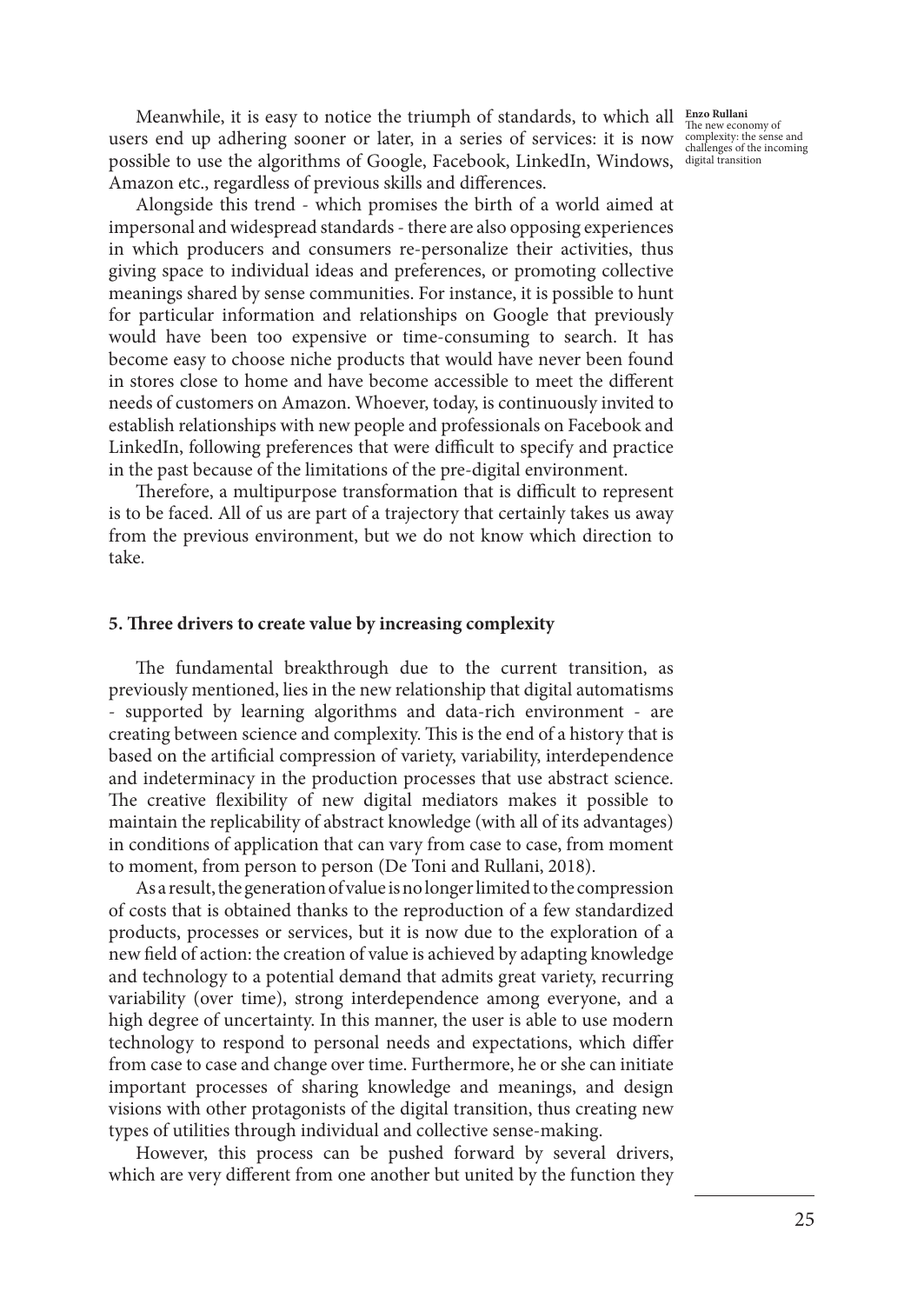### sinergie italian journal of man Vol. 40, Issue 1, 2022

perform in the current transition: increasing complexity at low or zero costs and using digital automatisms in order to extract value from growing variety, variability, interdependence and indeterminacy.Accordingly, there are three fundamental drivers that are changing our way of living and working by enabling the complexity that had previously been banned from production and consumption processes (Rullani and Rullani, 2018):

- 1) the *global propagation of standards* that are achieved by breaking down the distance barrier and creating a global infosphere in which to insert infinite (local) points selected for their diversity (Floridi, 2014);
- 2) the *re-personalization* of the world of production and consumption by putting the self-referenced - and therefore differentiated - identity of single people and single companies, with their ability to elaborate and share projects, meanings, and visions, at the center. All these ideas are not dictated only by technology, but rather are born from the history and experience of every person;
- 3) the *exploration of novelty* by working on the "edge of chaos", that is, in highly indeterminate situations in which, however, digital technology makes it possible to represent and experiment reliably at a low cost.

As can be seen, these are drivers that move in very different and somewhat contradictory directions. Nevertheless, they coexist in the transition underway, and therefore must be addressed with methods that can make them compatible and, if possible, synergic.

The *new entrepreneurship* that is required by the ongoing transition is characterized by its ability to move in the three directions mentioned above, thus processing the problems it faces in order to make the most of the capabilities of each subject through the growth of complexity. In some cases, it may be more effective, in terms of results, to use the global propagation of standards by extending the field of action from local to global, and vice versa.

In other cases, however, it may be best to resort to customized products, processes and meanings in order to derive value from the many potential or emerging differences that are present in the world of users. In the end, the strategy of adapting to differences or promoting them is not enough when those who offer and those who demand understand the existence of a potential of value that goes beyond what already exists. It is therefore a matter of investing in novelty. In this perspective, producers and users may explore possibilities that have not been tested yet but which are full of promise for the future on an individual and collective scale, possibly in forms that bring out both the creativity of supply and the capabilities of demand.

The directions marked by the three drivers mentioned above have very different effects on human work. The propagation of standards that are replicated by digital automatisms requires a limited use of work, and in particular that of blue collar and office work. The same happens for tertiary work in commercial and relationship functions. In this sense, digitization destroys jobs because the new skilled jobs that are necessary to produce robots or digital algorithms, cannot numerically compensate for the merely executional jobs that are lost because these tasks are now performed by the new machines. However, things change upon looking at the effects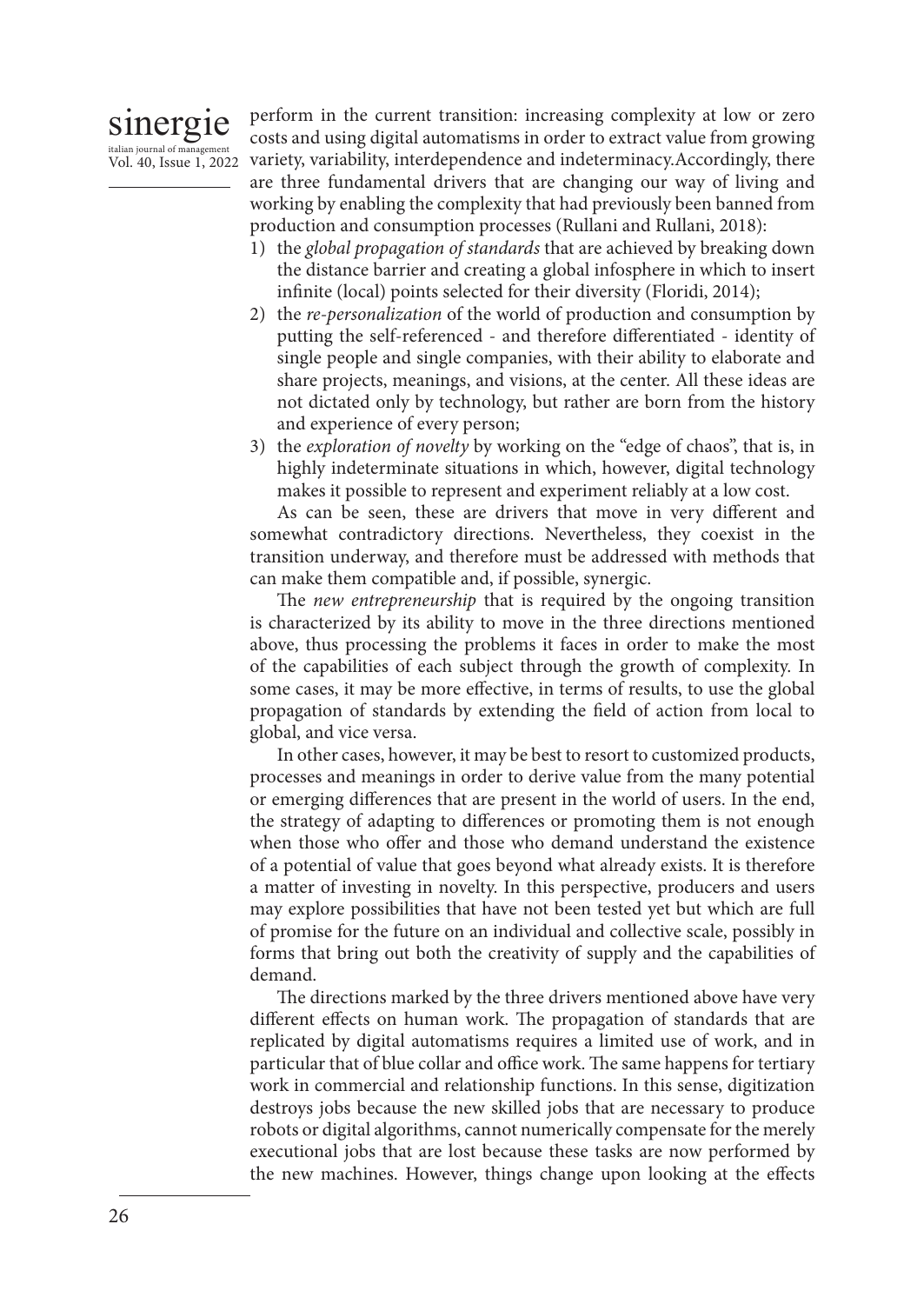produced by the second (personalization) and the third driver (exploration **Enzo Rullani** The new economy of<br>
of novelty): they initiate two trajectories of evolution in which the growth complexity: the sense and<br>
challenges of the incoming of complexity can be only partially delegated to digital automatisms digital transitionbecause il requires the creative, fiduciary and empathic intervention of human intelligence. It will be necessary to increase the quality and number of people who must be involved to manage such an increase in complexity and give sense to the new activities. It is only by considering the evolution of the digital transition as a whole that it becomes possible to understand the intertwining of these divergent and ultimately complementary trends.

The three drivers should therefore not be trivially juxtaposed as opposing ideologies linked to different ways of understanding digital transformation In contrast, they must be used in an integrated way by exploiting the specialized skills of each driver to provide effective answers to the problems to be faced. These problems can be solved in part by propagating known standards, in part by adapting solutions to differences, and in part by evading pre-existent solutions to look at the vast range of new possibilities connected with the emerging technological potential. The world is changing and new technologies have to deal with new problems, such as health, environmental sustainability, and the emerging meanings that are assigned to life and work.

In other words, it is a matter - in every business sector, but also in every consumption lifestyle - of using the present time as a "construction site" in which the assets that are inherited from the past lose their coherence and value but are used to set up a new building, in order to synergistically use the different capabilities of the three drivers.

This is what needs to be done if, starting from the transition, one wants to shape a new paradigm, that is, a *coherent system* that integrates new technology with all the aspects of producing and living. For this purpose, the materials deriving from the de-construction of the past, which accumulate in the construction site of the present, must be used to progressively set up a three-story building. In it, each floor is entrusted to the action of one driver that selects the problems that are closest to its abilities without conflicting with the other two drivers.

In short, it is necessary to fully understand the specificity of the complex innovations carried out by each of the three drivers of digitization in order to highlight the contradictions and complementarities that are possible in the evolutionary paths undertaken by each firm or community.

### **6. First trajectory: digital neo-Fordism promoted by the propagation of standards**

The propagation of digital standards takes advantage of the zero - or near zero - replication cost of coded knowledge (algorithms, data, and devices that embed them). This is the most visible manifestation of today's way of living and doing business: the value of ideas, products or services is based on the number of likes, accesses to websites, followers, sales, and volumes. In other words, it is based on the multiplicative replication of software and hyper-standardized devices (such as smartphones, computers, smart TVs etc.).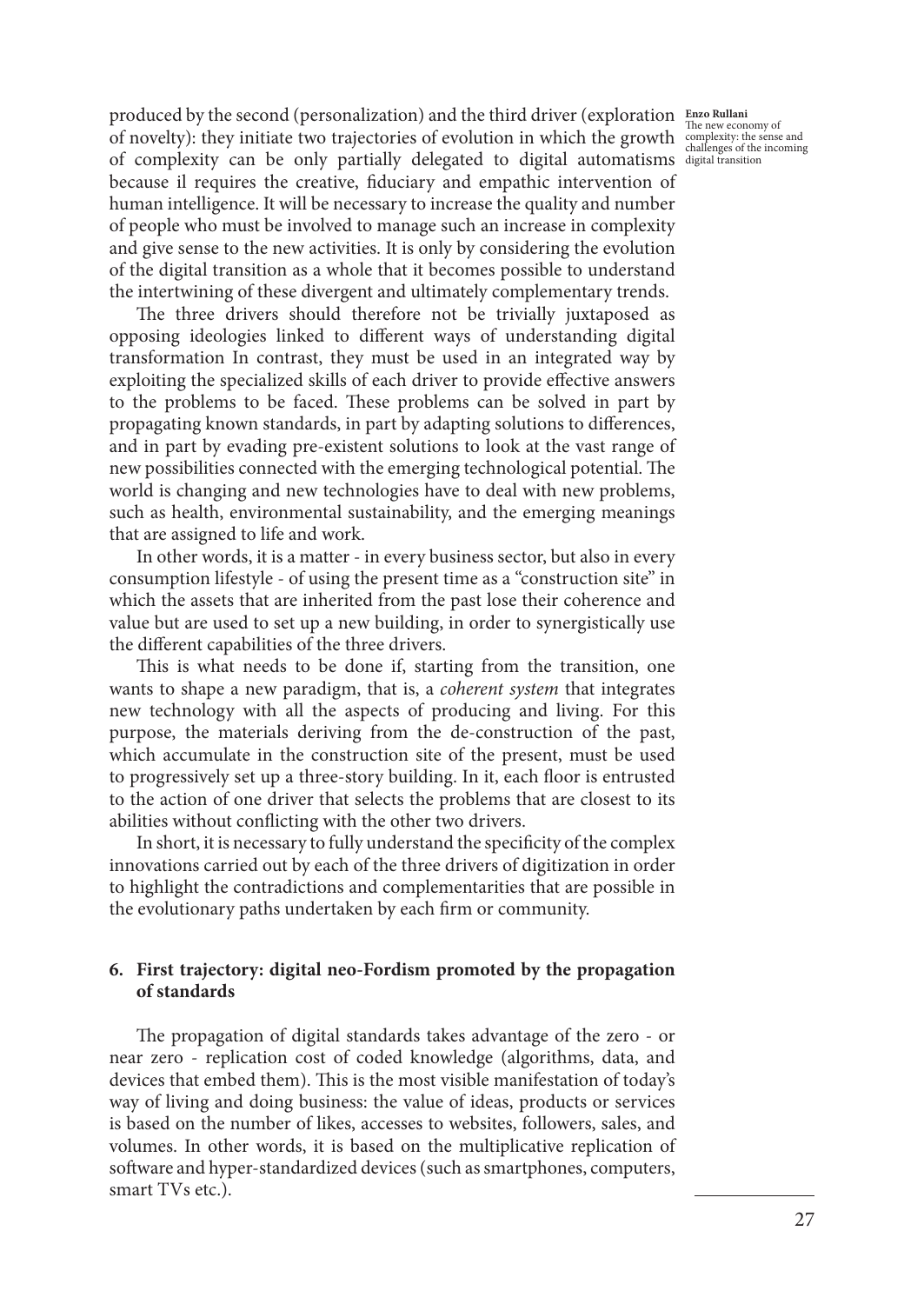## sinergie italian journal of manag

Vol. 40, Issue 1, 2022

Such multiplication brings the *economies of scale* linked to the sales volumes of each product, which were typical of Fordism, to the digital world. Many elements of the old paradigm are remediated in a new form that is associated with the growing complexity to be managed in today's glo-cal space.

The emerging paradigm is rather a highly complex form of digital *neo-Fordism*. This consist in a system that, like classic Fordism, still rewards the protagonists with greater weight and power and engages them in the global spread of each successful product. However, the propagation driver does not exclude small niche producers who, thanks to the digital network, can significantly broaden their search for new customers in the global space by concentrating on segments that are specialized in particular products or processes.

The propagation of the standards therefore recalls elements of the Fordist paradigm but it clearly distances itself from it due to two basic characteristics:

- a) the *growth of complexity,* which in any case must be promoted and managed to serve an increasingly broad and differentiated potential market, instead of being compressed a *priori*;
- b) the *new cycle of value* that is associated with the use of the three drivers, starting from the global propagation of standards. Indeed, digital transition gives increasing weight to intangible assets, such as knowledge, digital codes and algorithms, human capital, reputation, brand, trust in the system of relationships, and - in general - the meaning that is assigned to products and services that can arouse empathy and sharing. This dematerialization makes it impossible to pursue the classic ideal of Fordism, i.e. the *stability* of techniques, competitive hierarchies and financial evaluation. As a matter of fact, the value of the immaterial assets is systematically dependent on a trajectory of instability that continuously alters the value assigned by the markets to competing products.

Continuous changes in business models ensue.

First of all, complexity grows, as has been previously mentioned, because the barrier of distance falls, thus eliminating its "protective" filter effect with respect to external complexity. In contrast, today's digital network gives access to outer space, hence allowing fast and effective longdistance relationships. Consequently, it allows each company to enhance its standard products by dramatically expanding its range of potential customers even if they are distributed all over the world and belong to different market segments.

Furthermore, as companies find themselves operating in a datarich environment, great opportunities open up for the active *practice of marketing.* Indeed, large and small producers can profile the preferences of individual customers (or selected groups) by using the personalized information to develop a new type of communication since profiling makes it possible to adhere to the (supposed) preferences of each customer. By doing so, business marketing can sell more and better (with prices that are also modulated on the type of customers it targets). It can also affect many of the preferences of current or potential consumers.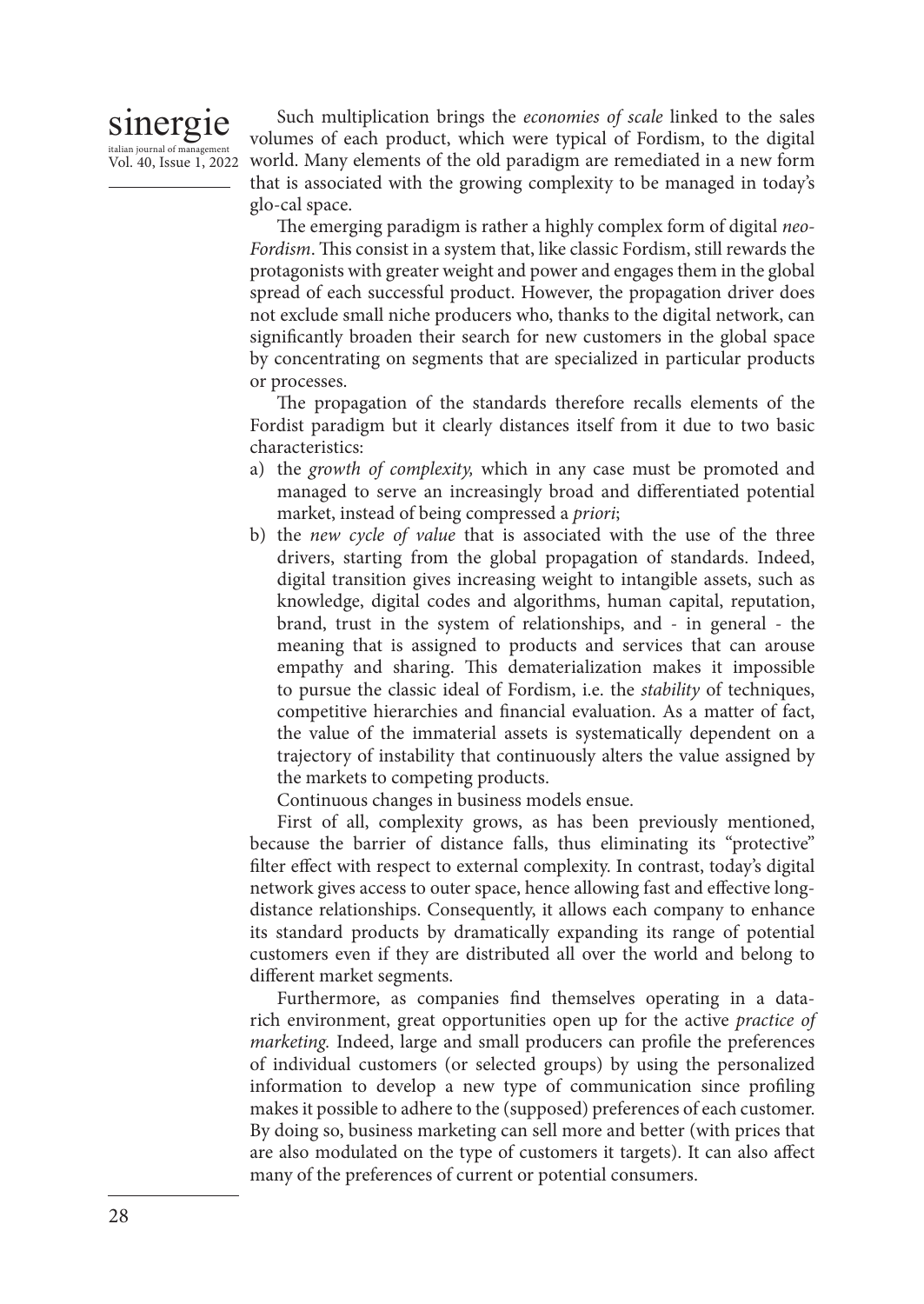Finally, the global propagation of the most efficient digital standards **Enzo Rullani** The new economy of feeds the formation of increasingly extended value chains (GVC) with complexity: the sense and multiform production lines. The single contributions to the chain can digital transitionbe thus recombined from time to time to exploit the differences between places within a glo-cal logic. This is a logic that Fordism could not adopt in the past because it was bound to the idea of direct control (maximum vertical integration of the chain) and to the symbiosis with each national State capitalism.

Therefore, the propagation of standards entails a *net increase in the complexity* at all levels to be managed both for the companies and for the people involved. Once the barrier of distance has fallen, all subjects have to go in search of new suppliers, customers, intermediaries, researchers, and institutions with which to establish relationships on a large scale. This sets the solutions that have been chosen by each in motion and mobilizes the value chains.

Secondly, in order to assess the complexity that companies have to manage throughout the digital transition, it is necessary to take the *new cycle of value* that - as mentioned - is associated with digital-mediated production into account.

The value that markets assign to a business idea or a company is in fact conditioned by a *structural instability* due to the dynamics of competition in the intangible field. The value of knowledge, relationships and products is in fact made unstable by the lack of a protection net which, in the case of material production, was guaranteed by the *cost of reproduction*: a cost that was, as a rule, not too different from the current *cost production*. In order to guarantee the continuity of production, the price of a material product, which is mainly obtained from material assets, cannot, in the long run, fall below its cost of reproduction. However, this condition of long-term stability *is not guaranteed for products and intangible assets,* which - if well coded - have a zero (or almost zero) reproduction cost.

In the presence of a low or zero cost of reproduction, it is inevitable that - over time - the market will be populated by competitors committed to achieving high sales volumes by reducing sales prices. The process can thus go on until the price *drops close to zero*, thus reducing the value that is "achieved" by the producers and transferring the entire surplus to the end user. This downward cycle is observable, in the ongoing transition, whenever the propagation of the standards of success reaches its climax and then triggers the reverse. In digital economy, a new cycle of value of an *exponential type* must be faced (Ismail 2014): business trajectories rise and fall rapidly, determining, at the same time, great successes and great falls.

In the course of the growth of a new successful product, in fact, the price remains high enough to provide the innovator with a large margin for each sold unit, thus generating an added value that grows in proportion to the volume of replicated uses of the coded knowledge. This triggers a process of exponential growth in the volumes, turnover, profits and value of the companies that achieve the greatest multipliers. In the first phase of the competitive dynamic, the transition brings out some "champions" who quickly become dominators of the market and of the used digital interaction networks.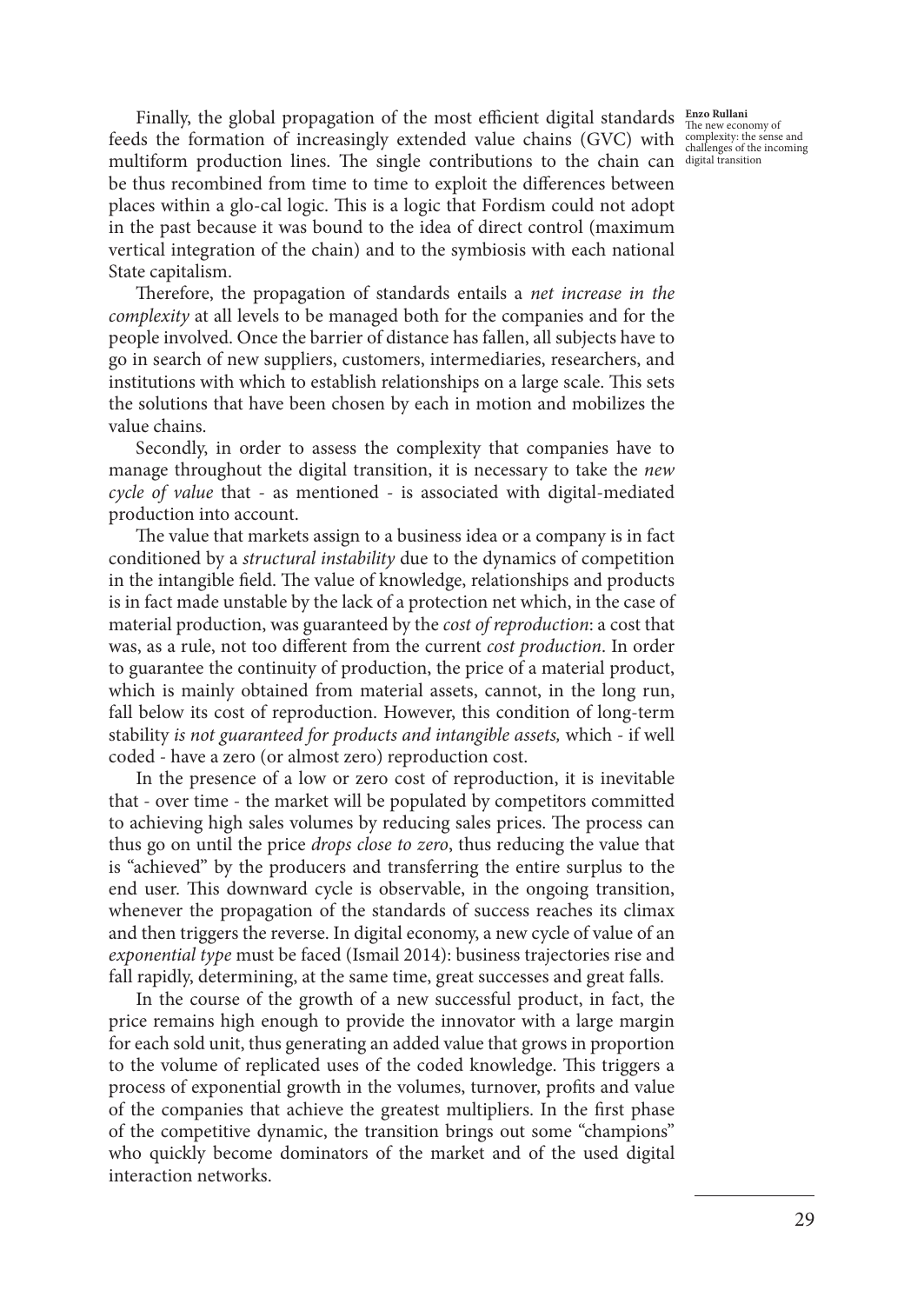

Nevertheless, this initial boom, which is associated with the exponential growth rate of winning competitors, is only the first step in the process of the re-invention of assets that is triggered by the digital transition. In fact, it is inevitable that the standardized product is copied or imitated by other competitors in a short period of time, thus becoming trivialized as its price falls towards the cost of reproduction (zero or almost zero). The cycle of decreasing turnover, profits, and business value that is associated with this second step can also be of an exponential type, that is, it can proceed rapidly and with increasing speed. At the end of the cycle, the value that is generated by innovations is transferred to the users, thus reducing the advantage of producers and of leaders in particular.

In order not to lose the market position they have achieved, competitive leaders are forced to go beyond business models centered on the propagation of standards and search for *new versions of the product* within a logic of continuous renewal. However, it also becomes necessary to find other ways of generating value by moving on to exploiting the potential of variety (second driver) or exploring complexity (third driver).

#### **7. Second trajectory: the re-personalization of the world**

As stated above, the propagation of standards is only the first driver of value generation through the growth of complexity associated with the digital transition. Alongside it, new technologies open the door to advanced forms of *post-Fordism* as a result of two fundamental changes in production systems:

- 1) the digital transition makes *a new flexibility* of machines and procedures available, allowing a sufficient range of variants to be managed (at a low cost and in real time), provided that they can be coded;
- 2) the digital transition creates and disseminates *enabling capacities,*  allowing small producers and demand subjects (industrial users, consumers, communities of sense) to learn complexity and selforganization.

The two transformations add up in changing the relationship between supply and demand at the root. On the one hand, supply consists in learning how convenient it is to generate value according to the personalized needs of demand; on the other hand, demand becomes capable of defending and rewarding one's own differentiated identity by enhancing the history, practical experience, and the trust relationships of each subject This is the new process that shapes the emerging visions of the future.

In every field, the evaluative and operational intelligence of users (and small producers) enables:

- the *self-production of knowledge, goods and services* in fields that previously depended 100% on supply;
- the experimentation and development of new ideas and needs that previously could not find a way to emerge. Today they can make demand *active and enterprising*, even in the search and evaluation of the most suitable offer on the market.

In this case, the growth of complexity passes through the *repersonalization* of the technology applications by using flexibility to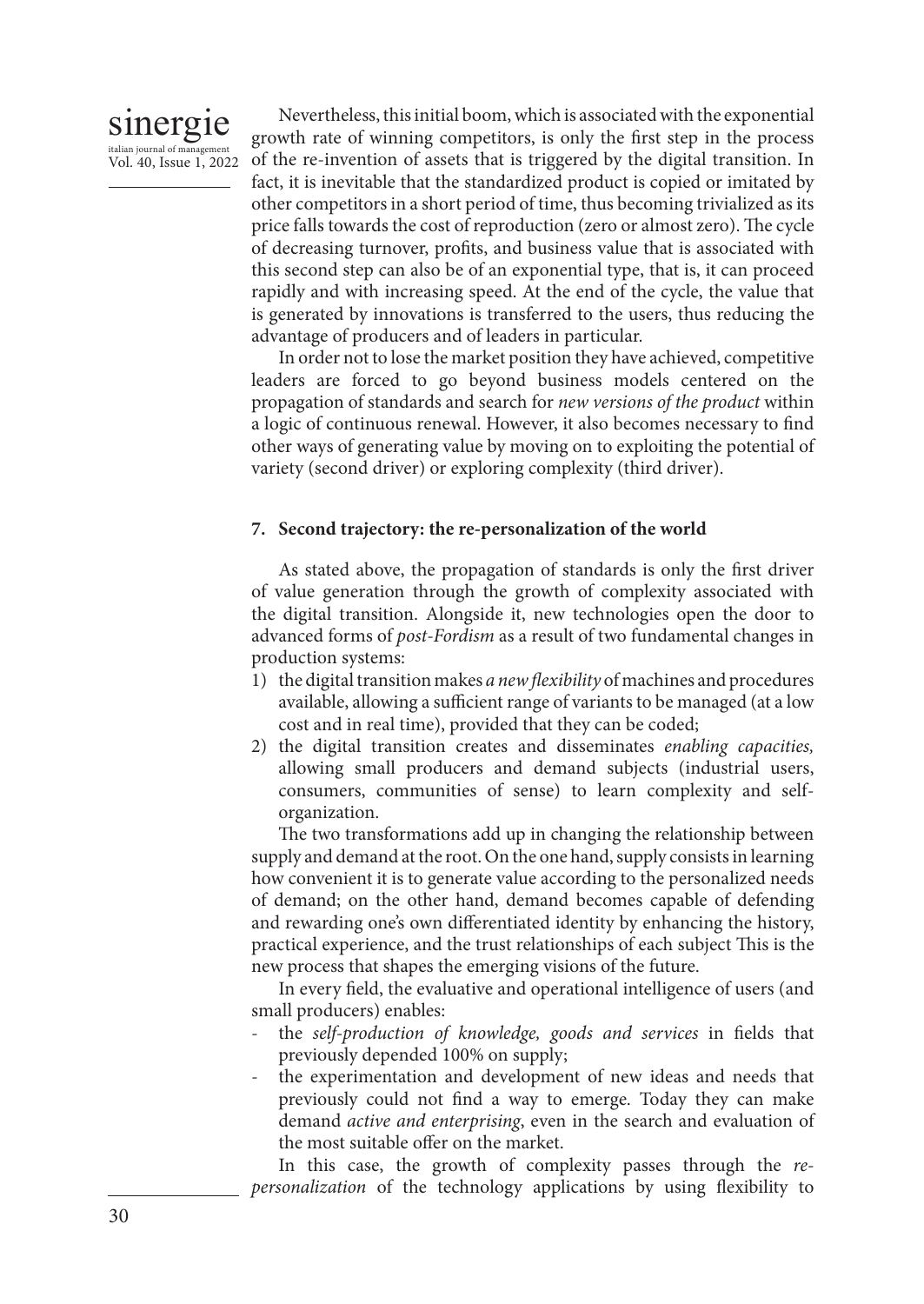respond to different needs and requirements, case by case. It is this **Enzo Rullani** differences that create the added value that is integrated into the price and complexity: the sense and challenges of the incoming therefore distributed partly to the producer and partly to the consumer. digital transitionTherefore, this is to be attributed to a *post-Fordism logic* that introduces many new protagonists and rewards their ability to relate and share.

Many sectors can benefit from great opportunities for growth by learning to manage the complexity that is associated with the repersonalization of the products and services that are offered. In the fields of fashion, furniture, mobility, food, tourism, e-commerce, etc. the flexibility of the offer, supported by digital automatisms, can become a formidable lever for the creation of additional value. In all these fields, supply chains are lengthening and diversifying, by leveraging on a *fast logistics* that work *on demand*, responding to the division of labor that emerges in the various supply chains from time to time. Alongside the algorithms that control movements and distribute tasks, it becomes necessary to employ many people (the so-called *riders*) who manage the delivery processes throughout the territory: in fact, streets and towns design an environment that is hardly or not codable. However, the added value created for users thanks to on-demand production - is enough to compensate for the higher logistic costs.

Customized production generates value by adhering to the specificities of each user and interacting with his or her ideas and sensitivity. The result is that the admitted variance increases, to the extent that it can be encoded or codable. The communication and decision-making processes, mediated by digital automatisms, thus create interdependence between supply and demand, and require a *trust basis* to develop in order to share the rules of relationship and valuable meanings.

But even in this case, the value of the services that are provided to the customer and that of the companies operating in this business are unstable: the interaction codes can in fact be copied or imitated, and therefore tend in the absence of novelties - to be replicated, with decreasing prices, as the variety that is supplied to single customers becomes an obvious, trivialized service over time.

#### **8. Third trajectory: the exploration of novelties and possibilities**

As the horizon marked by the first two drivers (propagation of standards and re-personalization) widens, both producers and consumers discover how big and attractive the hitherto unexplored but full of previously unimaginable promises of value and growth world of the possible can be. On the other hand, real-time access to a very wide range of cognitive standards and low-cost materials, together with the use of flexible solutions, make the shaping and experimenting of new ideas easier and faster.

With the support of digital automatisms and human creativity, the world of production and consumption enter that area of complexity in which uncertainty grows significantly, both in a *positive* sense (the promises of a possible future) and *negative* (the threats of inadequacy and failure). The rational calculation of advantages and disadvantages is no longer enough

The new economy of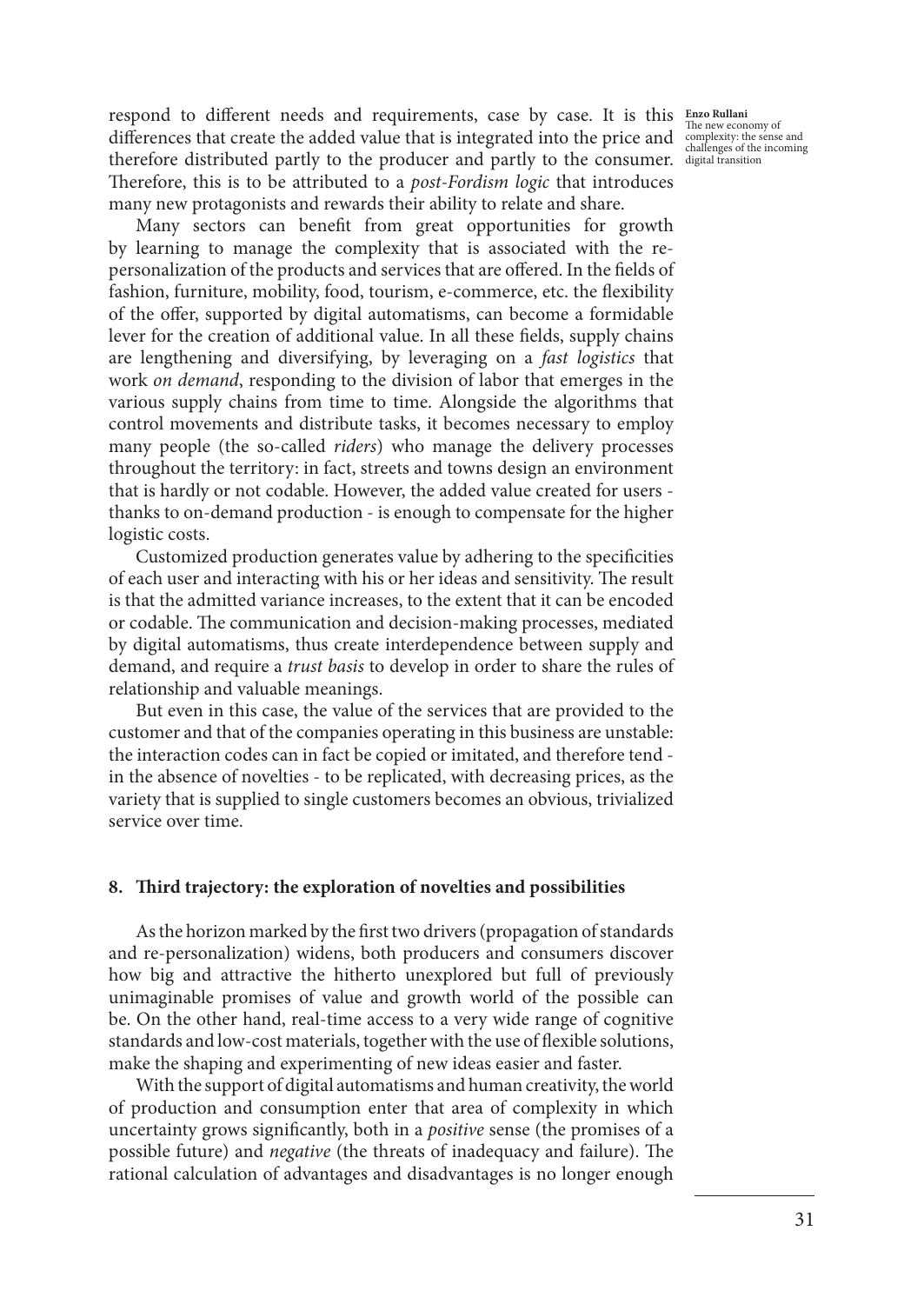# sinergie italian journal of manage Vol. 40, Issue 1, 2022

to guide the basic strategic choices of people and firms. To move forward in a sphere of action that is still not very predictable, it is necessary to leverage the initiative of those who believe in their capabilities and have plans or dreams for a possible future.

In this manner, the *subjectivity of people and companies* is rediscovered, thus positioning their power of ideation and practical experimentation at the center of the scene. It is also possible to discover the decisive contribution that *sense communities* can make to these activities: a sense community is a group of people (and companies) who trustfully accept to work together on a shared project, thus giving value to the meaning that each person assigns to his or her own activity.

Furthermore, the conception and research of novelty, alongside the practical experimentation of the solutions that are found, is a task that employs a lot of *qualified work* and stimulates the development of a *new type of activities*, at the service of the quality of life, of curiosity in discovering the world, of sharing meaning, of the search for healthy and interesting ways of living.

But even in this case, there are many obstacles to overcome in view of the construction of the new paradigm. In fact, throughout the processes of exploring novelty, not everyone is in the same conditions. The people who are embedded in the pre-existing system will prefer to resist novelty, perceiving it as threatening. Others will prefer to stay "by the window", waiting to see what emerges day by day.

A *minority* will probably be the ones to believe in a certain vision of the possible future and choose to take the three necessary steps to try to make it happen:

- *sharing a project* with others, in order to have the minimum scale required for the conception and experimentation of new ideas;
- *investing the personal or corporate resources* that are required by the innovation process while assuming the necessary risks;
- *creating a network of relationships* with partners on a trust basis, in order to collaborate and allow an equitable sharing of profits or losses resulting from the realization of the shared project. This is the condition for making the sharing of ideas and activities in the supply chain sustainable over time.

Digital transition, as can be understood from these critical aspects, is an uphill path: it must, in fact, deal not only with the progressive growth of the levels of complexity to be managed, but also with the *increased risk*  that is associated with the investments that are necessary to innovate in conditions of high uncertainty by exploring the possible future. In order to prevent the growth of risk to block investments in the most interesting fields of innovation, there is only one possible remedy: *sharing* the most demanding *projects* to be carried out, the *investments* that are required and the *risks* that need to be faced.

It is by no means an easy program for Italian capitalism, which is based on personal or familiar forms of *widespread entrepreneurship*. However, it remains a necessary program in the endeavor to avoid losing ground in the path of evolution towards the new digital paradigm.